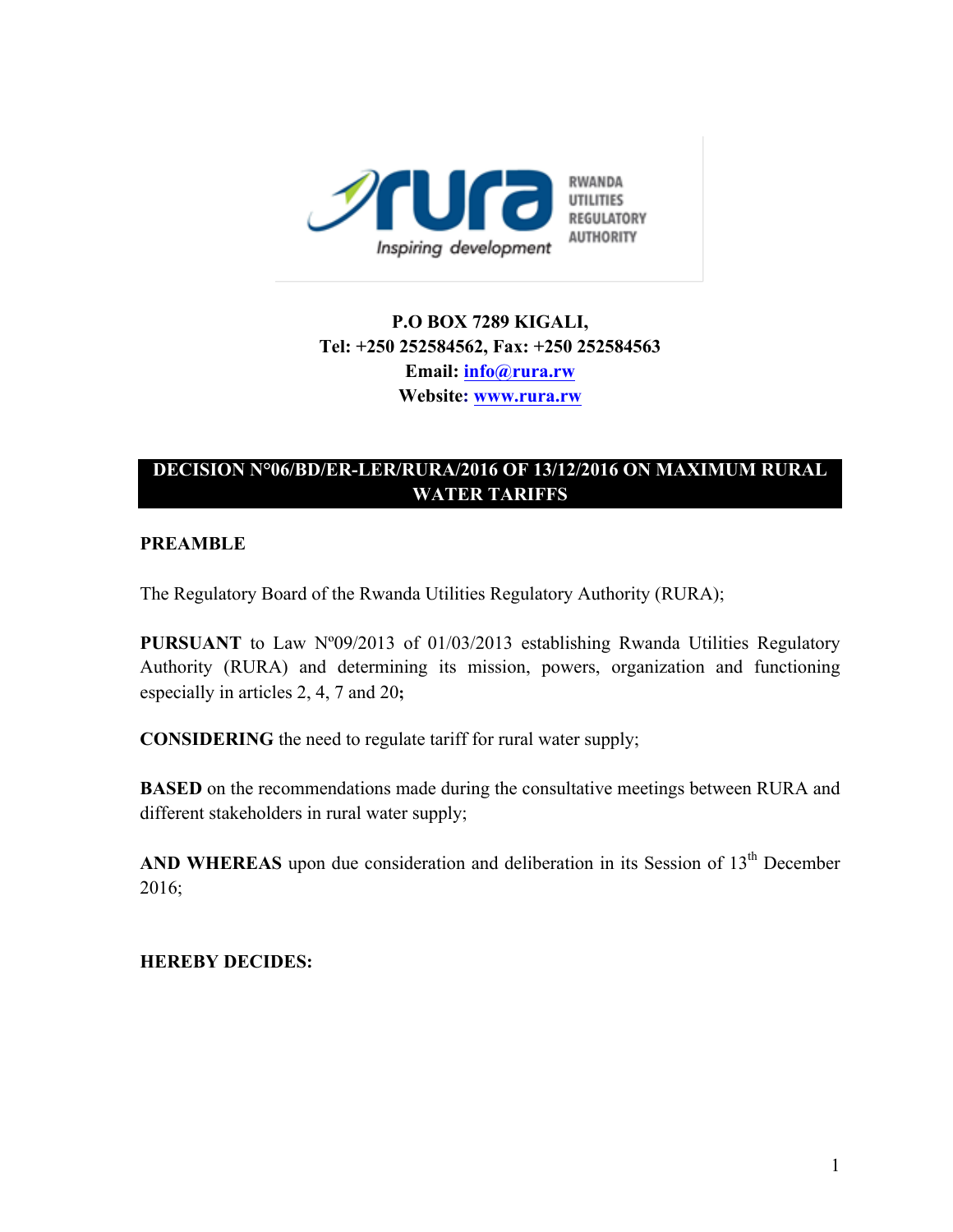## **Article One: Purpose**

The purpose of this Decision is to set Rural Water Tariffs in the Republic of Rwanda.

#### **Article 2: Maximum rural water tariff**

The maximum rural water tariffs shall be as follows:

| Water                  | <b>TARIFFS VAT EXCLUSIVE</b> |                                      | <b>TARIFFS VAT INCLUSIVE</b> |                                      |
|------------------------|------------------------------|--------------------------------------|------------------------------|--------------------------------------|
| system                 | <b>Tariff</b><br>$RWF/m^3$   | <b>Tariff</b><br><b>RWF/Jerrican</b> | <b>Tariff</b><br>$RWF/m^3$   | <b>Tariff</b><br><b>RWF/Jerrican</b> |
| Gravity                | 287                          | 7                                    | 338                          | 8                                    |
| Electricity<br>pumping | 731                          | 17                                   | 863                          | 20                                   |
| Diesel Pumping         | 921                          | 21                                   | 1,087                        | 25                                   |
| Turbo                  | 689                          | 16                                   | 814                          | 19                                   |
| Complex System         | 597                          | 14                                   | 704                          | 16                                   |

## **Article 3: Repealing provision**

All previous provisions contrary to this decision are hereby repealed.

## **Article 4: Notification and publication of the Board Decision**

The Director General of RURA is entrusted with notifying rural water service providers and the general public of this Decision.

## **Article 5: Coming into force**

This Decision shall come into force on the date of its signature. It shall take effect as of 1<sup>st</sup> January 2017